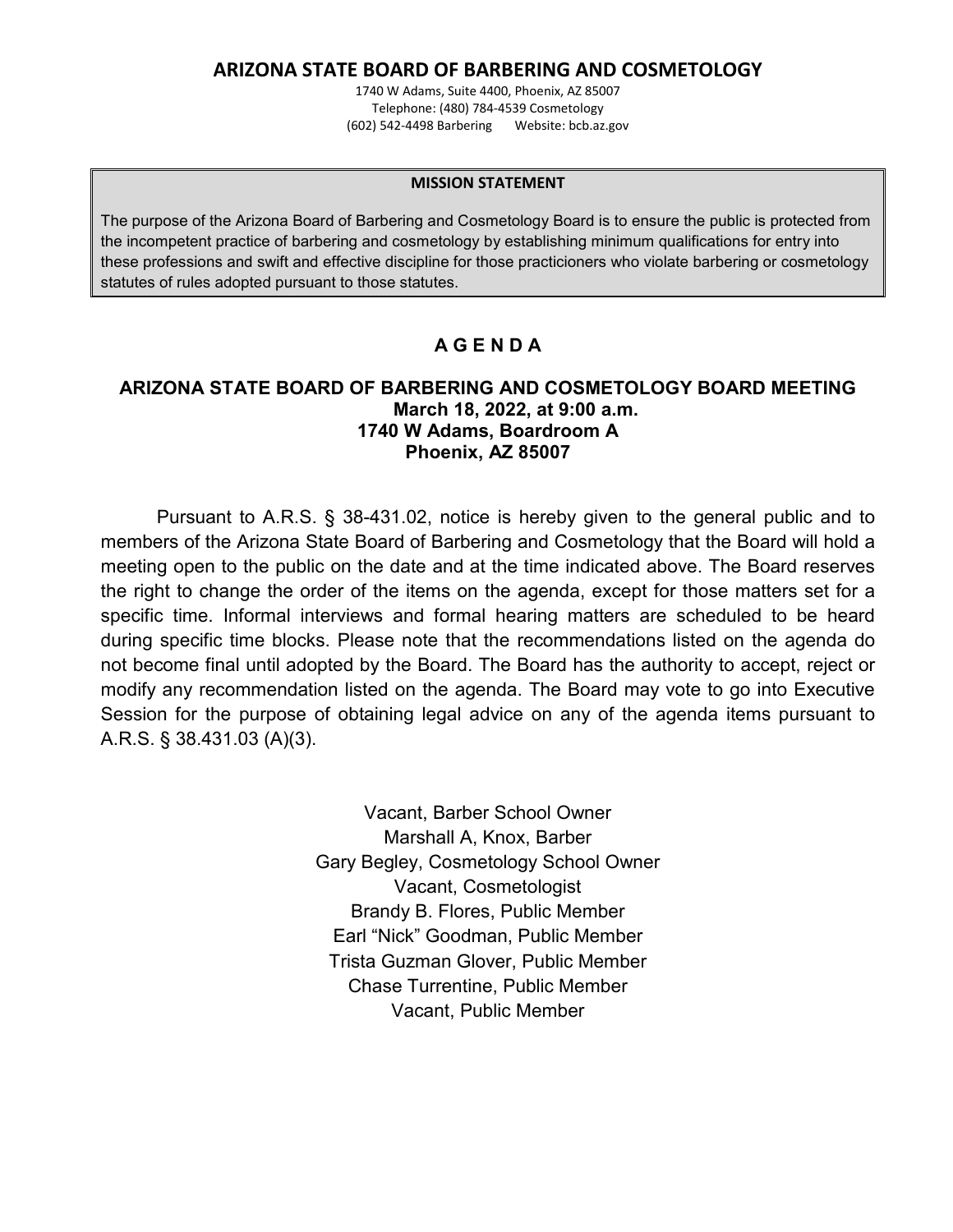**ARIZONA STATE BOARD OF BARBERING AND COSMETOLOGY MARCH 18, 2022, BOARD MEETING PAGE 2**

- **1. Call to Order**
- **2. Pledge of Allegiance**
- **3. Roll Call of Board Members**
- **4. Roll Call of Board Staff**

# **BOARD BUSINESS**

The Board may vote to go into Executive Session to obtain legal advice pursuant to A.R.S. § 38-431.03 (A) (3).

1. Discussion, Consideration and Possible Action on Approval of Regular Board Minutes of March 4, 2022.

2. Discussion, Consideration and Possible Action on Approval of Executive Session Minutes of March 4, 2022.

3. Board Member Declaration of Conflict of Interest.

4. Review, Discussion and Possible Action on Professional Credential Services (PCS) Examination including the Written Practical Exam Via Computer-Based Testing (CBT) and updated Contract.

5. Discussion, Consideration and Possible Action on Committee Membership Appointment to Rules Committee.

- Chair
- Member
- Member

6. Review, Discussion and Possible Action on Barbering and Cosmetology Board Parameters.

- Cosmetology
- Barbering

7. Review, and Discussion on Barber Board Performance Audit and Sunset Review of August 2021 Report 21-108.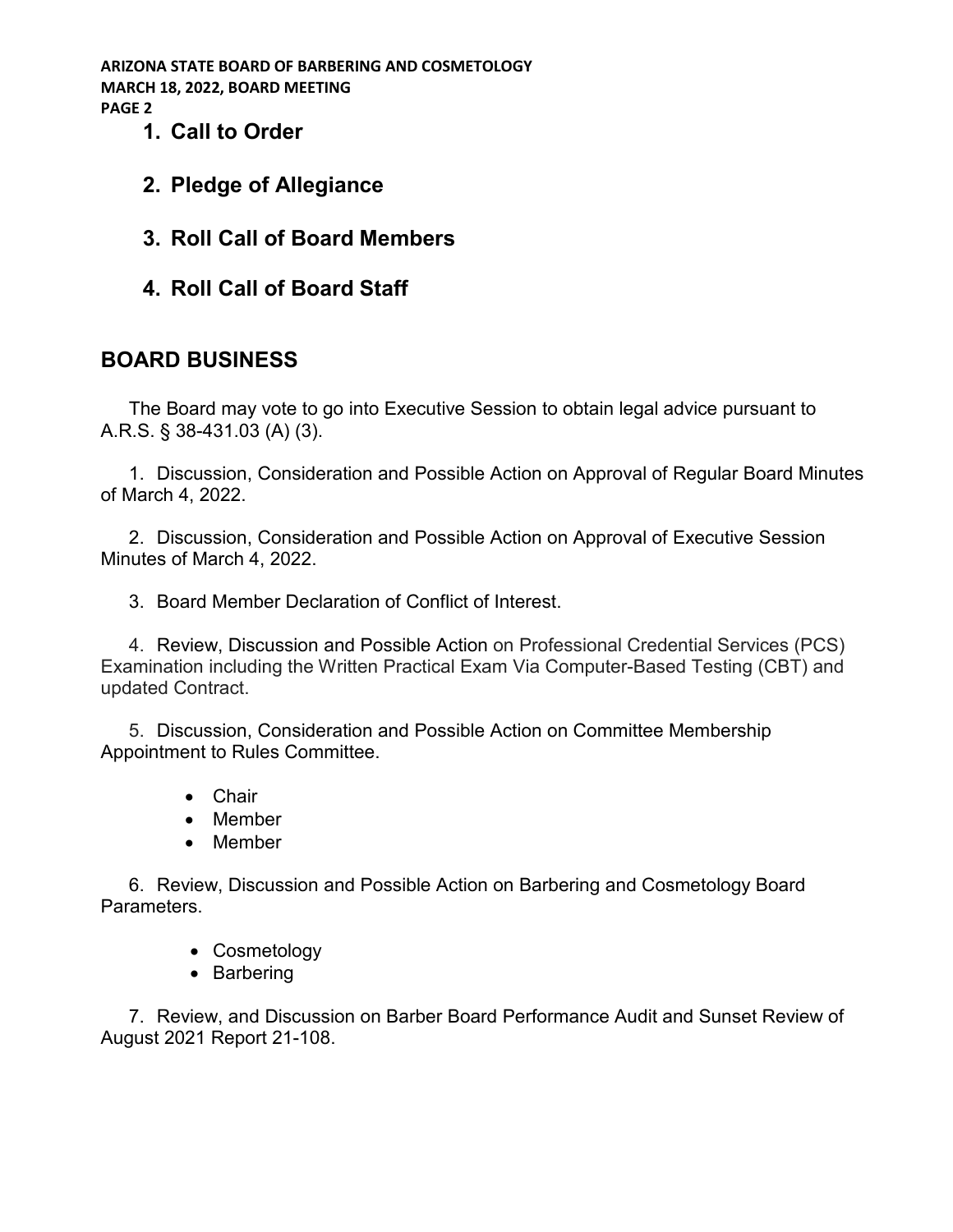#### **ARIZONA STATE BOARD OF BARBERING AND COSMETOLOGY MARCH 18, 2022, BOARD MEETING PAGE 3**

8. Review, Discussion and Possible Action on future Board meeting dates.

9. Review, Discussion and Possible Action Regarding Selection of the Executive Director.

### EXECUTIVE DIRECTOR POSITION

The Board may vote to go into Executive Session pursuant to: A.R.S. § 38-431.03(A)(1) (to discuss personnel matters); A.R.S. § 38-431.03(A)(2) (to discuss confidential information); and A.R.S. § 38-431.03(A)(3) (to receive legal advice).

- 1. Executive Director interviews for the following candidates.
	- 1. Bruce Bueno 9:30 a.m.
	- 2. Frank Migali 10:30 a.m.
	- 3. Leanna DeKing 11:30 a.m.
	- 4. Jenna Jones 12:30 p.m.
- 2. Review, discussion and selection of candidate to offer the position of Executive Director.
- 10. Welcome to Visiting Cosmetology Students and Instructors.

# **EXECUTIVE DIRECTOR'S REPORT**

- 1. Report and Discussion on Agency Departments.
	- Information Technology Update

2. Summary of Current Events that Affect the Arizona State Board of Cosmetology A.R.S. § 38-431.02 (K).

This is the time for the Chair or Executive Director to give a brief summary on current events that affect the Board. It is informational only and no discussion may occur.

# **CONSENT AGENDA**

The Consent Agenda items may be considered for approval as a single action unless a Board Member or any other interested party wishes to remove the item for discussion.

The Board may vote to go into Executive Session to discuss and consider records exempt by law from public inspection, including the receipt and discussion of information, or testimony that is confidential by State or Federal law on all agenda items under Steps 1, 2 & 3 pursuant to A.R.S. § 38-431.03 (A) (2).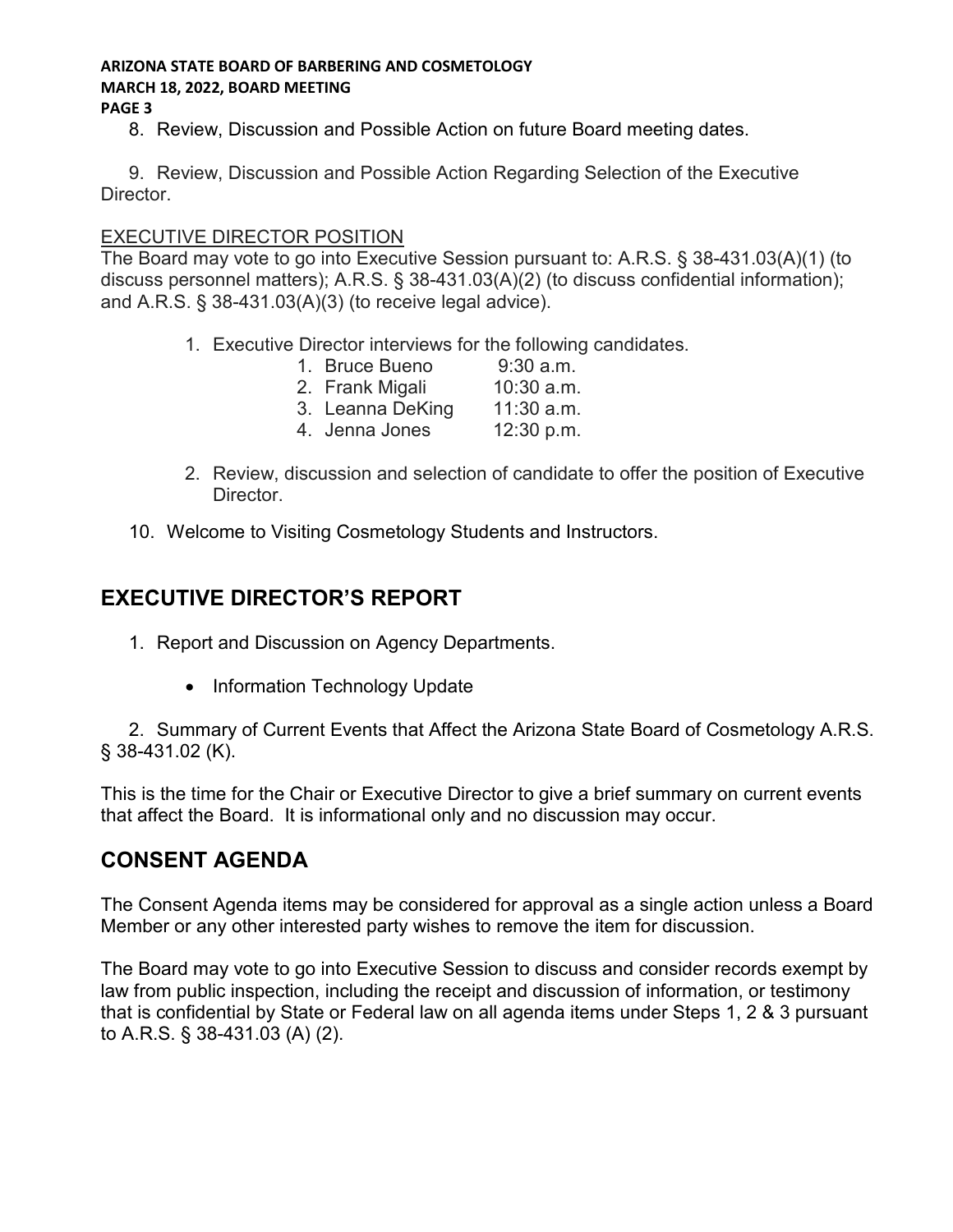**MARCH 18, 2022, BOARD MEETING**

#### **PAGE 4 STEP 1: COMPLAINT REVIEW**

### **A. Recommended Application Denials A.R.S. § 32-572.**

None

## **B. Recommended Dismissals A.R.S. § 32-573 (B) (1).**

| 1.  | 95613       | Imaj Institute School #ASL24<br>(No evidence found to support allegations)<br>Phoenix Photonix Inc. |
|-----|-------------|-----------------------------------------------------------------------------------------------------|
|     |             | Gary Begley #31400143, President/C.E.O.                                                             |
|     |             | Margaret Begley #'s 71200016 & 31000609, Secretary/Director                                         |
| 2.  | 96094       | Jaquelin Suarez #10701014<br>(No evidence found to support allegations)                             |
| 3.  | 96301       | Scottsdale Skin & Hollistic Unlicensed<br>(Referred to Proper Authorities)                          |
|     |             | Scottsdale Skin & Hollistic Health/Bellezza LLC, Owner                                              |
|     |             | Stephanie Maass, Member                                                                             |
|     |             | Eric Maass, Member                                                                                  |
|     |             | KaCee Lin Schaeffer #31700345, Licensee                                                             |
| 4.  | 95604/95738 | Nails by Yen #'s SNT17340 & SAES17945<br>(Inspection was done August 23, 2019)                      |
|     |             | Tung Thanh Lam #50100215, Member                                                                    |
| 5.  | 96662       | Pinky Nails and Spa 1 #SNT18785<br>(Settled between parties)                                        |
|     |             | Pinky Nails and Spa 1 LLC, Owner                                                                    |
|     |             | Tommy Juan #50500243, Member                                                                        |
|     |             | Hien Thanh Nguyen, Member                                                                           |
|     |             | Tran Ngoc, Member                                                                                   |
| 6.  | 96666/96667 | Allora Nails and Spa #'s SNT19773 & SAES22128<br>(No evidence found to                              |
|     |             | Han Ngoc Nguyen #'s 50500139 & 30600809, Owner<br>support allegations)                              |
| 7.  | 96845       | Tawnie Williams #10501694<br>(No evidence found to support allegations)                             |
| 8.  | 96877       | Premier Salon #SCOS29146<br>(No evidence found to support allegations)                              |
|     |             | Premier Salon LLC, Owner                                                                            |
|     |             | Karina Noemi Schofield #31800766, Member                                                            |
| 9.  | 96896/96897 | Gelish Nails by Bebe #'s SNT19455 & SAES21599<br>(No evidence found to                              |
|     |             | Gelish Nails by Bebe LLC, Owner<br>support allegations)                                             |
|     |             | Tuan Trinh #51000328, Member/Manager                                                                |
| 10. | 97033       | Taylor Suhy, #11900912, Licensee<br>(No evidence found to support allegations)                      |
| 11. | 97043       | Radiant Rituals Beauty Bar #SAES22691<br>(No evidence found to support                              |
|     |             | Brianna Koster #31600321<br>allegations)                                                            |
| 12. | 97078       | Pure Relaxation Spa LLC #SAES21974<br>(No evidence found to support                                 |
|     |             | Pure Relaxation Spa LLC, Owner<br>allegations)                                                      |
|     |             | Tysie Robinson, Manager                                                                             |
| 13. | 97079       | Zyria Lopez Martinez #31700894<br>(No evidence found to support allegations)                        |
| 14. | 97080       | Fantastic Sams #15 #SCOS21820<br>(No evidence found to support allegations)                         |
|     |             | Salon Investments LLC, Owner                                                                        |
|     |             | <b>Sterling Skipper, Member</b>                                                                     |
|     |             | Sonny Ledgewood, Member                                                                             |
|     |             | Susan Levelle #18600446, Licensee                                                                   |
| 15. | 97105       | The Lounge Spa & Nails #SCOS31589<br>(No evidence found to support allegations)                     |
|     |             | Annlynn Beauty Salon LLC, Owner                                                                     |
|     |             | Annlinh Strauss, Member                                                                             |
| 16. | 97109       | Arizona Ranch & Rodeo Gear LLC #SCOS31233<br>(No evidence found to                                  |
|     |             | Arizona Ranch & Rodeo Gear LLC, Owner<br>support allegations)                                       |
|     |             | Caroline Frost, Member                                                                              |
|     |             | Melissa Arthur #31900678, Licensee                                                                  |
| 17. | 97133/97139 | Biagio 7 Nails #'s SNT18777 & SAES20246<br>(No evidence found to support                            |
|     |             | Biagio 7 Nails & Spa LLC, Owner<br>allegations)                                                     |
|     |             | Phuoc N Tran #'s 30900358 & 50601346, Member                                                        |
|     |             | Nhieu V Pham #50401415, Member                                                                      |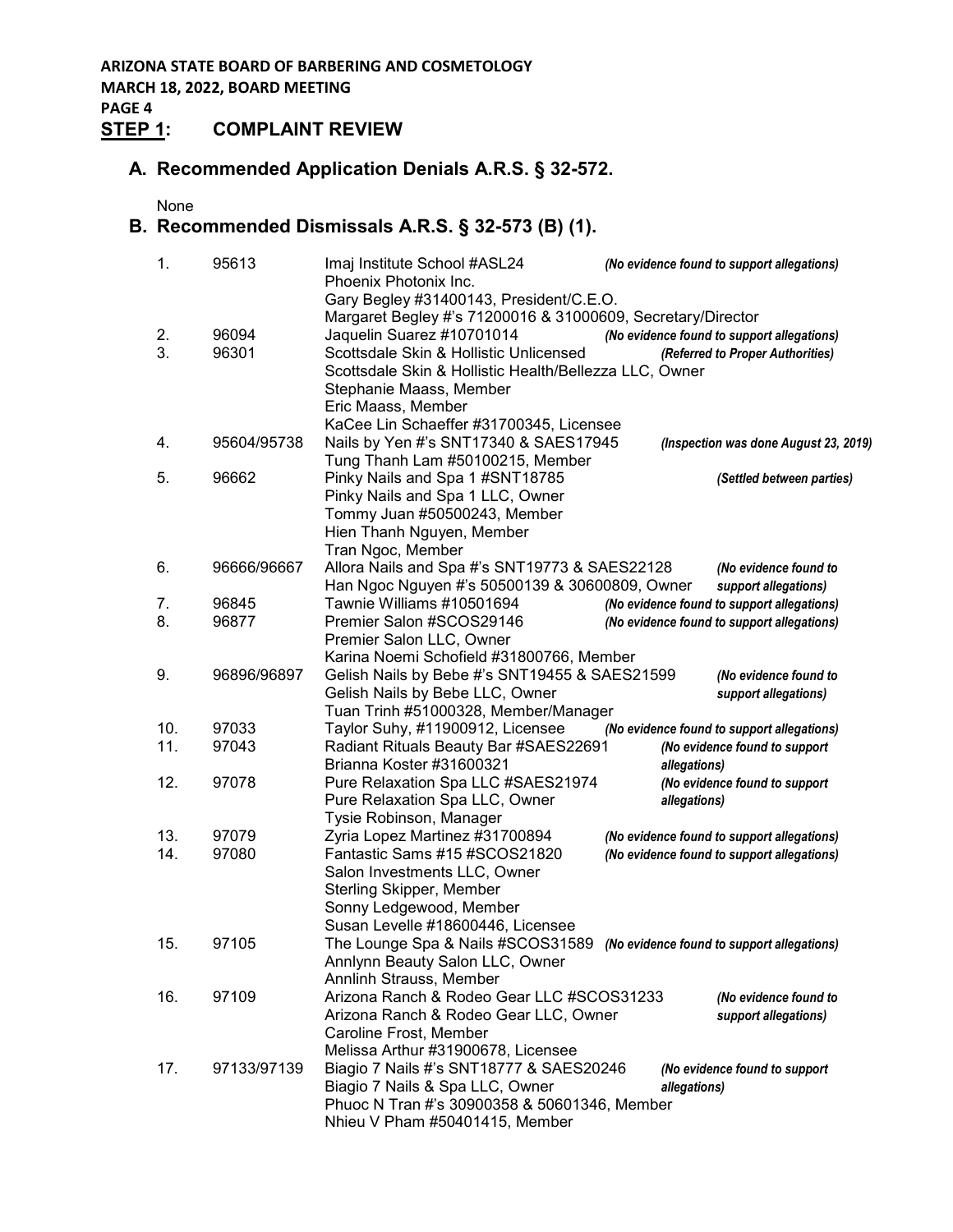#### **ARIZONA STATE BOARD OF BARBERING AND COSMETOLOGY**

#### **MARCH 18, 2022, BOARD MEETING**

**PAGE 5**

| 18. | 97148/97149 | Kim Perfect Nails LLC #'s SNT17006 & SAES17457<br>(No evidence found to<br>Kim Perfect Nails LLC, Owner<br>support allegations)<br>Tinh Nguyen, Member                                                                                             |  |
|-----|-------------|----------------------------------------------------------------------------------------------------------------------------------------------------------------------------------------------------------------------------------------------------|--|
| 19. | 97150       | Thuong Thi Kim Phan #'s 50900211 & 31300149, Member<br>Vivid Skin and Laser Center #SCOS28546<br>(No evidence found to support<br>Vivid Skin and Laser Center LLC, Owner<br>allegations)<br>Shaun Robert Booth, Member                             |  |
| 20. | 97154       | Maegan M. Booth #31600681, Member<br>Kasey Ramirez #11400466, Member<br>Turning Point Beauty College #CSL00230<br>(No evidence found to support<br>5 Star Enterprises LLC, Owner<br>allegations)<br>Nhu Bui Holder, Member<br>Thoa D. Pham, Member |  |
| 21. | 97155/97167 | <b>Curtis Holder, Statutory Agent</b><br>Ashley Singh #91800001, Instructor in Charge<br>Nails Plus LLC #'s SNT19805 & SAES22271<br>(No evidence found to support<br>Nails Plus LLC, Owner<br>allegations)<br>Tuong Vi T. Nguyen, Member           |  |
| 22. | 97161/97162 | Thi Yen Nhi Nguyen, Member<br>The Nail Lounge Gilbert #'s SNT18734 & SAES20154<br>(No evidence found to<br>The Nail Lounge Gilbert LLC, Owner<br>support allegations)<br>Binh Lam #59600678, Member                                                |  |
| 23. | 97164/97166 | 8 Pretty Nails Spa #'s SNT19730 & SAES22120 (No evidence found to support<br>8 Pretty Nails Spa LLC, Owner<br>allegations)<br>Thuy Vo, Member                                                                                                      |  |
| 24. | 97197/97198 | Tuong Tran, Member<br>Regal Nails 3241 #'s SNT19397 & SAES21408 (No evidence found to support<br>Tri Minh Pham LLC, Owner<br>allegations)<br>Tri Minh Pham #50300014, Member                                                                       |  |
| 25. | 97202       | Fashion Nails & Spa #SNT16604<br>(No evidence found to support allegations)<br>Hoa T. Vo #59800063, Owner                                                                                                                                          |  |
| 26. | 97226       | Rumur Aesthetics #SAES22813<br>(No evidence found to support allegations)                                                                                                                                                                          |  |
| 27. | 97231       | Rumur Stamps #31900326, Owner<br>Danielle Boldon #10100060, Licensee (No evidence found to support allegations)                                                                                                                                    |  |
| 28. | 97241       | Hourglass Body and Beauty Bar #SAES22711<br>(No evidence found to support<br>Hourglass Body and Beauty Bar LLC, Owner<br>allegations)<br>Elizabeth Michelle Mchaney, Member                                                                        |  |
| 29. | 97255       | N & G Studio #SCOS31452<br>(No evidence found to support allegations)<br>Natalie Polanco Quezada #12000898, Owner                                                                                                                                  |  |

# **C. Recommended Non-Disciplinary Letter of Concern A.R.S. § 32-573 (B)(2).**

|                    | 96499/96500 | Nail Galleria #'s SNT19555 & SAES21746<br>(Inactive Establishment License and<br>Hong Kim Tran #'s 51600252 & 31800505, Owner unlicensed operator, violations |                                  |  |
|--------------------|-------------|---------------------------------------------------------------------------------------------------------------------------------------------------------------|----------------------------------|--|
|                    |             | Brian Phuoc Bui #50401124, Owner                                                                                                                              | found on January 04, 2021)       |  |
| 2.                 | 96546/96547 | I-U Nails & Spa #'s SNT19195 & SAES20983<br>(Inactive Establishment License)<br>I-U Nails & Spa LLC, Owner                                                    |                                  |  |
|                    |             | Pham Uyen Thi My #;s 51000427 & 31200654, Member                                                                                                              |                                  |  |
|                    |             | Tracy Eihausen, Member                                                                                                                                        |                                  |  |
|                    |             | Eugene Eihausen, Member                                                                                                                                       |                                  |  |
| 3.                 | 96549       | C-Nails #SCOS28917                                                                                                                                            | (Inactive Establishment License) |  |
| C-Nails LLC, Owner |             |                                                                                                                                                               |                                  |  |
|                    |             | Lan Thi Ngoc Nguyen #'s 50300276 & 30600802, Member                                                                                                           |                                  |  |
| 4.                 | 96550       | Peaceful Gypsy #SCOS28871                                                                                                                                     | (Inactive Establishment License) |  |
|                    |             | Peaceful Gypsy LLC, Owner                                                                                                                                     |                                  |  |
|                    |             | Christina Croutch #10600505, Member                                                                                                                           |                                  |  |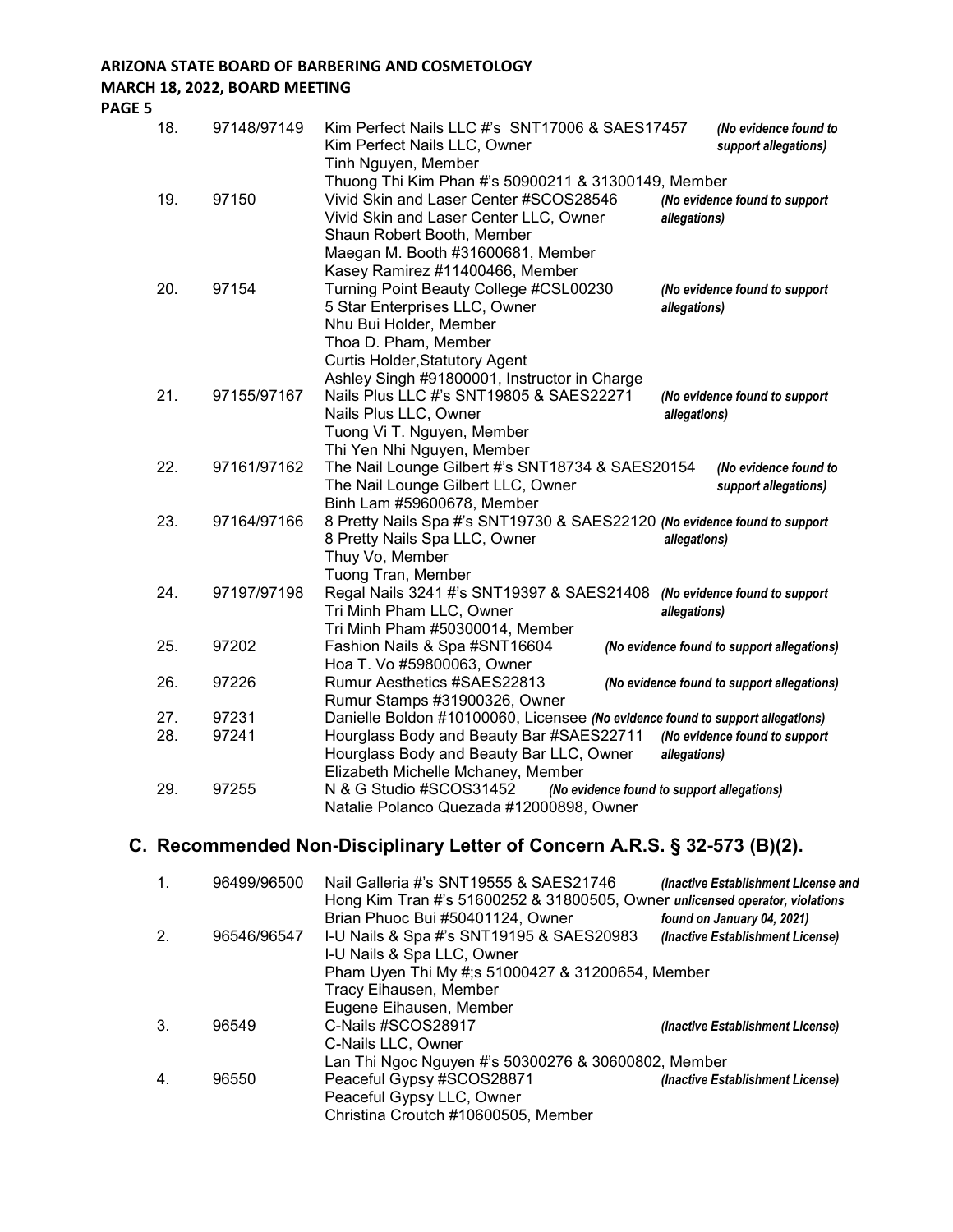### **ARIZONA STATE BOARD OF BARBERING AND COSMETOLOGY MARCH 18, 2022, BOARD MEETING**

**PAGE 6**

| 5.  | 96553       | Moxie Salon and Spa #SCOS27930<br>Moxie Salon and Spa LLC, Owner                                                                                                                                                                           | (Inactive Personal License)                                   |
|-----|-------------|--------------------------------------------------------------------------------------------------------------------------------------------------------------------------------------------------------------------------------------------|---------------------------------------------------------------|
| 6.  | 96554       | Nicholette Lynn Stiffler #'s 51100221 & 31100154, Member<br>Hair on Madison Avenue #SCOS29339                                                                                                                                              | (Inactive Personal License)                                   |
| 7.  | 96595/96596 | Madison Dorsey #11601881, Owner/Manager<br>Anthem Nails & Spa #'s SNT19276 & SAES21151 (Inactive Establishment License)<br>Anthem Nails & Spa by Sarah Inc., Owner<br>Tuan Nguyen, Member                                                  |                                                               |
| 8.  | 96769       | Meraki Hair Studio by Ruby #SCOS29285<br>Jennifer Schenker #10600348, Owner                                                                                                                                                                | (Inactive Establishment License)                              |
| 9.  | 96785       | Pro Nails By Tina #SNT16504<br>Stat Phoenix 888 Corp., Owner<br>Chloe Thai #10900438, Director/Secretary                                                                                                                                   | (Inactive Establishment License)                              |
| 10. | 96908       | The Nail Artistry #SNT18906<br>The Nail Artistry Inc., Owner<br>Justin Le #10200350, Member                                                                                                                                                | (Display of personal license & reuse of<br><i>implements)</i> |
| 11. | 96909       | Angel Nails #SNT12701                                                                                                                                                                                                                      | (Found Methyl Methylacryle liquid                             |
| 12. | 96912       | Tam Huynh #59700089, Owner<br>Daily Nails #SNT17107                                                                                                                                                                                        | on May 12, 2021)<br>(Found Methyl Methylacryle liquid         |
| 13. | 96915/96916 | Elise Trang Thu Nguyen #11101229, Owner<br>True Touch Nail II #'s SNT19022 & SAES20648 (Display of personal license & Inactive<br>True Touch Nail II LLC, Owner<br>Thao Luu, Member                                                        | on May 28, 2021)<br>establishment and personal licenses)      |
| 14. | 96918/96919 | Johnny Trinh, Member<br>Superior Nail #'s SNT18344 & SAES19491<br>Superior Nail LLC, Owner<br>Michelle chu #51800427, Member                                                                                                               | (Inactive Establishment and Personal<br>Licenses)             |
| 15. | 96921       | Can T Luu #10801013, Member<br>Alvea Spa Shea Homes of Phoenix #SCOS21593 (Display of Establishment and<br>Alvea Spa Shea Homes of Phoenix Inc., Owner Personal Licenses and enclosed<br>Bert Selva, President<br>Ross Kay, Vice-President | towels)                                                       |
| 16. | 96923/96924 | Ronald L. Lakey, Vice-President<br>My Nail Spa@Marley Park Plaza #'s SNT17967 & SAES18891<br>My Nail Spa@Marley Park Plaza LLC, Owner                                                                                                      | (Inactive<br><b>Establishment and display of</b>              |
| 17. | 96926       | Quang Vinh Nguyen #50601174, Member establishment license; one gal of MMA)<br>Le Nails Work #SNT17699<br>Phuong Nguyen #51600652, Owner of nail drill bits violations found on June 02, 2021)                                              | (Unlicensed operator, display of personal license and reuse   |
| 18. | 96935       | Inspired Beauty #SCOS27476 (Display of Establishment and Personal licenses)<br>Javon Chatiera Windham #11301901, Owner                                                                                                                     |                                                               |
| 19. | 97051       | Supercuts 82213 #SCOS28972<br>Northridge WW LLC, Owner<br>Omar Hajee, Member                                                                                                                                                               | (Inactive Establishment License)                              |
| 20. | 97052       | Bharat Kamdar, Member<br>Ankur Kamdar, Member<br>European Wax Center Desert Ridge #SAES21770<br>Desert Ridge Encore Wax LLC, Owner<br>Amy Berberich, Member                                                                                | (Inactive Personal License)                                   |
| 21. | 97053       | Traci Swanson, Member<br>Shag Hair Design #SCOS27829<br>Shag Hair Design LLC, Owner<br>Taudie S. DeSanto, Member<br>Robert J. DeSanto, Member                                                                                              | (Inactive Establishment License)                              |
| 22. | 97055/97056 | Lisa A. DeSanto, Member<br>Fancy Nails & Spa #'s SNT18167 & SAES19215<br>Diane T, Nguyen, Owner/Manager                                                                                                                                    | (Inactive Establishment<br>and personal licenses)             |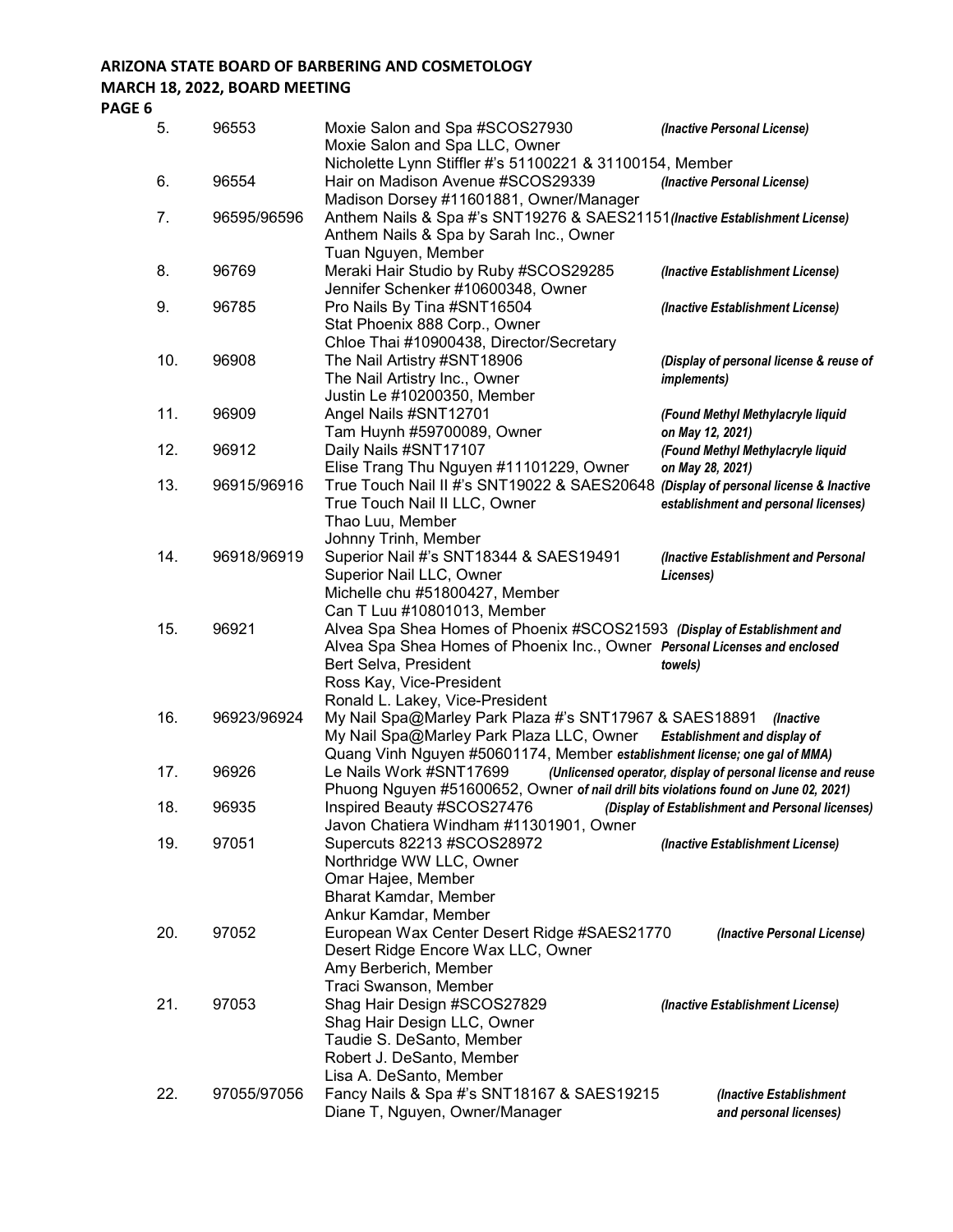## **ARIZONA STATE BOARD OF BARBERING AND COSMETOLOGY**

### **MARCH 18, 2022, BOARD MEETING**

**PAGE 7**

| 23. | 97061/97062 | QNail Bar #'s SNT19927 & SAES22624<br>QNail Bar By A LLC, Owner<br>Andy A Ta #51400089, Member             | (Inactive Personal License)                 |
|-----|-------------|------------------------------------------------------------------------------------------------------------|---------------------------------------------|
|     |             | Trisha T. Truong #50900478 & 31700202                                                                      |                                             |
| 24. | 97118       | Plush Salon #SCOS17959                                                                                     | (Inactive Establishment License and storage |
| 25. | 97132       | Jamimal Stuchenschneider #10122048, Owner leather pouch, enclosed towels)<br>Morris Barber Shop #SCOS27628 | (Inactive Establishment License)            |
|     |             | Morris Barber Shop LLC, Owner                                                                              |                                             |
|     |             | Fran J Morris, Member                                                                                      |                                             |
| 26. | 97135       | Salon De Noveau #SCOS27525                                                                                 | (Inactive Personal License)                 |
|     |             | Salon Associates LLC, Owner                                                                                |                                             |
|     |             | Tracy Mayfield #19500941, Manager                                                                          |                                             |
| 27. | 97136       | Amazing Lash Studio #SAES19542                                                                             | (Inactive Establishment License)            |
|     |             | <b>DSGS Management LLC, Owner</b>                                                                          |                                             |
|     |             | Dione Schwartz, Member                                                                                     |                                             |
|     |             | Gregory Schwartz, Member                                                                                   |                                             |
| 28. | 97142       | Primo Studio LLC #SCOS22380                                                                                | (Found Leather Storage)                     |
|     |             | Dona J. Dole #19700531, Owner                                                                              |                                             |
| 29. | 97144/97147 | Le's Nails & Spa #'s SNT19910 & SAES22643                                                                  | (Inactive Personal License)                 |
|     |             | Le's Nails & Spa LLC, Owner                                                                                |                                             |
|     |             | Cuong Tran Phuoc Ha #51500012, Member                                                                      |                                             |
| 30. | 97165       | Divine Hair Design #SCOS17910                                                                              | (Inactive Establishment License)            |
|     |             | Tamara & Co Inc., Owner<br>Tamara Salerno #19600794, Member                                                |                                             |
| 31. | 97169/97170 | Pinky Nails and Spa #'s SNT19771 & SAES2214                                                                | (Inactive Establishment                     |
|     |             | Pinky Nails and Spa LLC, Owner                                                                             | License)                                    |
|     |             | Tommy Hua, Member                                                                                          |                                             |
| 32. | 97180       | Lorenz Split #SCOS25349                                                                                    | (Inactive Establishment License)            |
|     |             | Lisa C. Lorenz #10100368, Owner                                                                            |                                             |
| 33. | 97183       | 20 Volume Ahwatukee #SCOS28601                                                                             | (Inactive Establishment License)            |
|     |             | Coronado Family Enterprise LLC, Owner                                                                      |                                             |
|     |             | Stacey Coronado #10901161, Member                                                                          |                                             |
| 34. | 97184       | Saskia LLC #SCOS21020                                                                                      | (Inactive Personal License)                 |
|     |             | Saskia LLC, Owner                                                                                          |                                             |
|     |             | Corneliu Almasan, Member                                                                                   |                                             |
|     |             | Saskia Almasan #10225245, Member                                                                           |                                             |
| 35. | 97185       | Gala Nails and Spa #SNT19798                                                                               | (Inactive Personal License)                 |
|     |             | Gala Nails and Spa LLC, Owner                                                                              |                                             |
|     |             | Diemmy T Luu #50300105, Member                                                                             |                                             |
| 36. | 97186       | Modelo Hair Salon #SCOS17969<br>Modelo Hair Salon LLC, Owner                                               | (Inactive Personal License)                 |
|     |             | Juana Mendoza, Member                                                                                      |                                             |
| 37. | 97187       | Alma's Beauty Salon #SCOS20722                                                                             | (Inactive Establishment License)            |
|     |             | Alma D. Flores #19400682, Owner                                                                            |                                             |
| 38. | 97188       | Golen Rule Salon #SCOS28367                                                                                | (Display of personal license)               |
|     |             | Aimee Taylor #11501961, Owner                                                                              |                                             |
| 39. | 97191       | Graceful Glamour #SCOS31293                                                                                | (Inactive Personal License)                 |
|     |             | Graceful Glamour LLC, Owner                                                                                |                                             |
|     |             | Rachael Grace Price #11600759, Member                                                                      |                                             |
|     |             | Brian Lee Price, Member                                                                                    |                                             |
| 40. | 97208       | Sports Clips AZ128#SCOS22568                                                                               | (Inactive Personal License)                 |
|     |             | Sport Clips AZ128/EASC2 LLC, Owner                                                                         |                                             |
|     |             | EASC2 LLC, Member                                                                                          |                                             |
| 41. | 97209       | Nice Nail #SNT17065                                                                                        | (Inactive Personal License)                 |
|     |             | Nice Nails/Tran Corporation LLC, Owner                                                                     |                                             |
|     |             | Phung Tran #59816774, Manager                                                                              |                                             |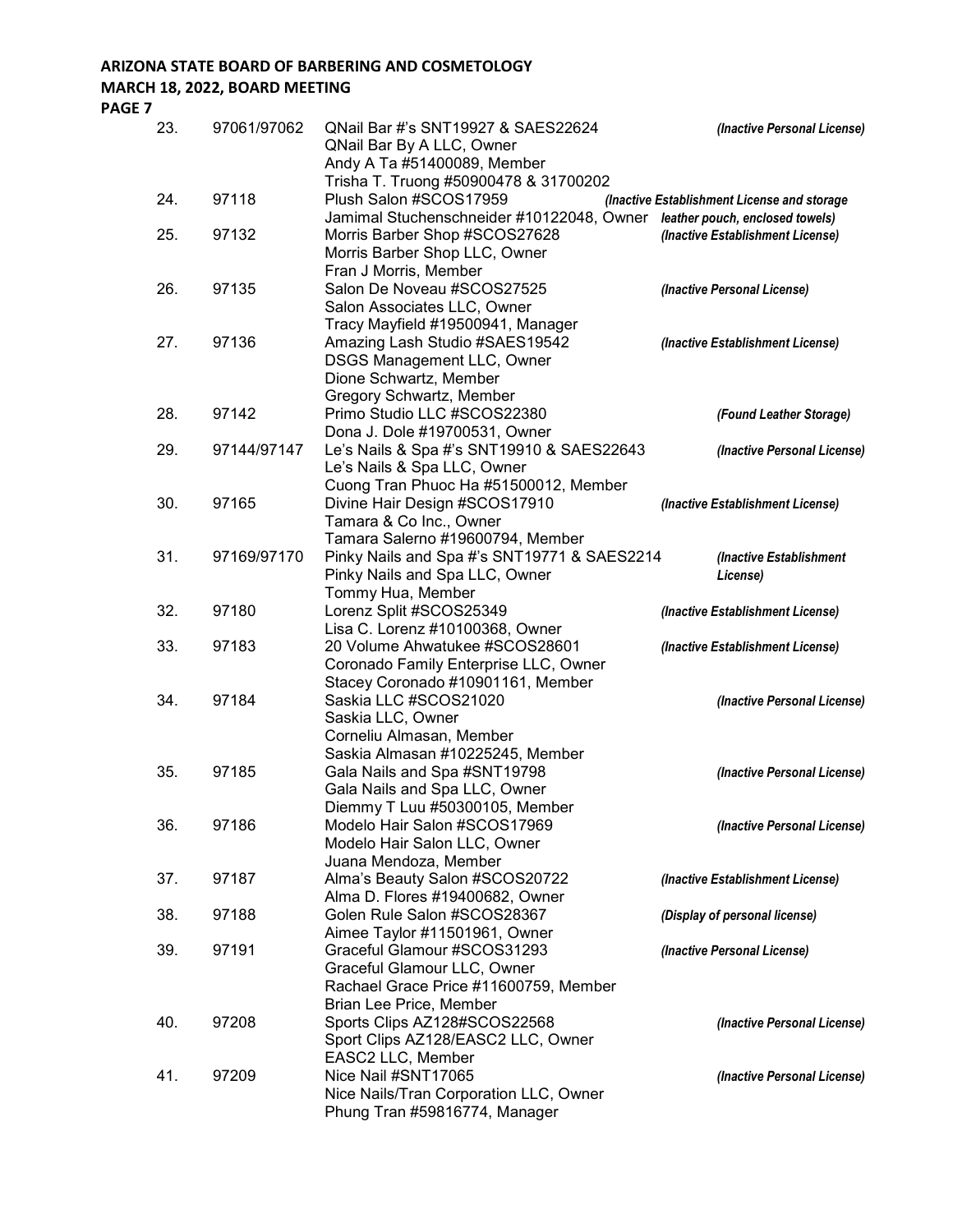### **ARIZONA STATE BOARD OF BARBERING AND COSMETOLOGY MARCH 18, 2022, BOARD MEETING**

**PAGE 8**

| 42. | 97213       | Arte Salon & Barber #SCOS24223                                              | (Inactive Establishment License)                     |
|-----|-------------|-----------------------------------------------------------------------------|------------------------------------------------------|
| 43. | 97222       | Jesus F. Heguertty, Owner<br>JSW the Style Lounge #SCOS29804                | (Inactive Establishment and Personal                 |
|     |             | JSW the Style Lounge LLC, Owner                                             | License)                                             |
|     |             | Jacqueline Scordato #10600959, Member                                       |                                                      |
|     |             | Zach Westwood, Member                                                       |                                                      |
| 44. | 97224       | Mauricio Fregoso Salon #SCOS15939                                           | (Inactive Establishment License)                     |
|     |             | Mauricio Fregoso JIYU Inc., Owner<br>Mauricio Fregoso #19600087, President  |                                                      |
| 45. | 97227       | The Dollhouse Salon and Vintage boutique #SCOS25125 (Inactive Establishment |                                                      |
|     |             | The Dollhouse Salon and Vintage Boutique LLC, Owner                         | License)                                             |
|     |             | Annie Walters #10600435, Manager                                            |                                                      |
| 46. | 97228/97229 | Nails by Yen LLC #'s SNT17340 & SAES17945 (Inactive Establishment License)  |                                                      |
|     |             | Nails by Yen LLC, Owner                                                     |                                                      |
|     |             | Tung Thanh Lam #50100215, Member                                            |                                                      |
|     |             | Yen T. Tran #50100216, Member                                               |                                                      |
| 47. | 97242       | Krishna Beauty #SAES21606<br>Krishna Beauty LLC, Owner                      | (Inactive establishment license & advertising        |
|     |             | differently)<br>Mina Suthar, Member                                         |                                                      |
| 48. | 97244       | Glow Beauty & Body LLC #SAES22114                                           | (Inactive Establishment License)                     |
|     |             | Glow Beauty & Body LLC, Owner                                               |                                                      |
|     |             | Maria Del Carmen Hernandez #31700907, Member/Manager                        |                                                      |
| 49. | 97279       | Sugar Me Wax #SAES21077                                                     | (Inactive Personal License)                          |
|     |             | Sugar Me Wax LLC, Owner                                                     |                                                      |
|     |             | Brigham Dallas, Manager                                                     |                                                      |
| 50. | 97280       | Layne C. Nyberg #31400658, Member<br>Z & B #SCOS26500                       |                                                      |
|     |             | Z & B LLC, Owner                                                            | (Inactive Establishment License)                     |
|     |             | Faye Benjamin #11100910, Member                                             |                                                      |
| 51. | 97284       | Golden Nails & Spa +Wax #SNT18649                                           | (Inactive Establishment License)                     |
|     |             | Golden Nails & Wax + LLC, Owner                                             |                                                      |
|     |             | Vu Nguyen #50700076, Member                                                 |                                                      |
| 52. | 97288       | Shear Roots #SCOS26950                                                      | (Display of establishment and personal license, last |
|     |             | Shear Roots LLC, Owner                                                      | inspection report and inactive personal license)     |
|     |             | Marisa Patterson #11306108, Statutory Agent<br>Lowen Patterson, Manager     |                                                      |
| 53. | 97335       | Luxe By Lilly #SCOS30876                                                    | (Inactive Establishment and Personal License)        |
|     |             | Luxe By Lily LLC, Owner                                                     |                                                      |
|     |             | Lillian Sandoval #10600691, Manager                                         |                                                      |
| 54. | 97337       | Hair By Sabree #SCOS29873                                                   | (Inactive Establishment License)                     |
|     |             | Sabree Leora #10900821, Owner                                               |                                                      |
| 55. | 97341       | Ivan's Studio #SCOS243                                                      | (Inactive Personal License)                          |
|     |             | Wendy Grenfell #18022234, Owner                                             |                                                      |
| 56. | 97342       | Salon 114 #SCOS30167<br>Salon 114 LLC, Owner                                | (Inactive Establishment License)                     |
|     |             | Mary Springer #19900453, Member                                             |                                                      |
| 57. | 97345       | StainD #SCOS28647                                                           | (Display of Establishment License)                   |
|     |             | Bella Beauty LLC, Owner                                                     |                                                      |
|     |             | Kerry A. Michell #10800945, Member                                          |                                                      |
|     |             | William Michell, Member                                                     |                                                      |
| 58. | 97346       | Head First Designs by Steve Pavon #SCOS3456                                 | (Inactive Establishment and                          |
|     |             | Steve Pavon #18600376, Owner                                                | <b>Personal License)</b>                             |
| 59. | 97352       | Hair Therapy Salon #SCOS30746<br>Hair Therapist LLC, Owner                  | (Inactive Personal License)                          |
|     |             | Nubia Castillo #10332394, Member                                            |                                                      |
| 60. | 97353       | The Parlor Skin Care #SCOS28047                                             | (Inactive Personal License)                          |
|     |             |                                                                             |                                                      |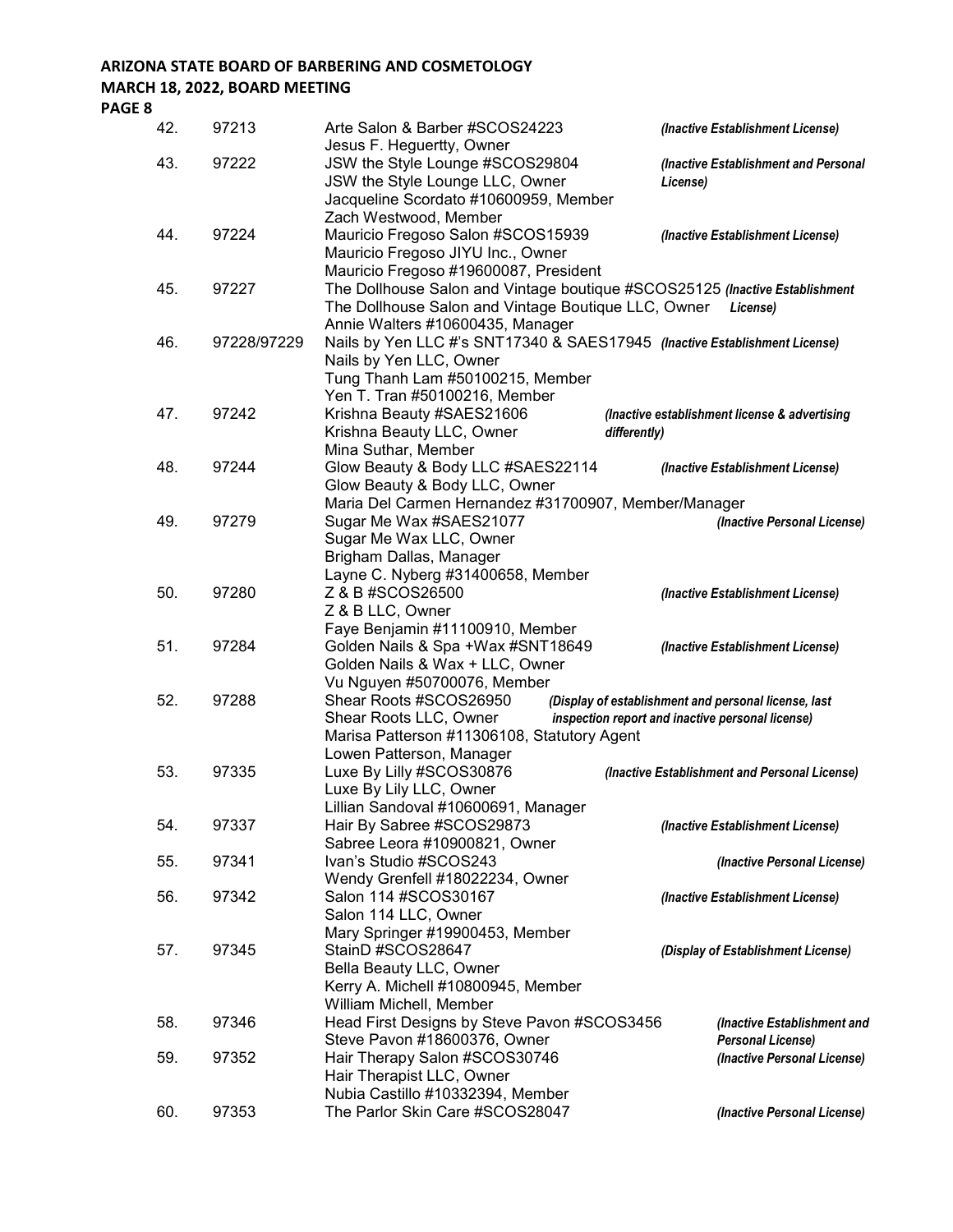#### **ARIZONA STATE BOARD OF BARBERING AND COSMETOLOGY MARCH 18, 2022, BOARD MEETING PAGE 9**

|     |       | The Parlor Skin Care LLC, Owner               |                                    |
|-----|-------|-----------------------------------------------|------------------------------------|
|     |       | Heather Clerico #70600004, Member             |                                    |
| 61. | 97355 | Smitten Salon #SCOS23794                      | (Inactive Personal License)        |
|     |       | Angela D. Boisvert #10200229, Co-Owner        |                                    |
|     |       | Darren W. Boisvert, Co-Owner                  |                                    |
| 62. | 97357 | Francois Salon #SCOS29603                     | (Inactive Establishment License)   |
|     |       | Felicia Mejias #10801295, Owner               |                                    |
| 63. | 97358 | Roxy Hairstylist #SCOS31625                   | (No First Aid Kit)                 |
|     |       | Roxanne E. Schweitzer #22000463, Owner        |                                    |
| 64. | 97374 | Top Nail Salon #SCOS23487                     | (Display of Establishment License) |
|     |       | Henry Nguyen #50501067, Owner                 |                                    |
| 65. | 97405 | Guy & Gal Salon & Spa #SCOS26639              | (Inactive Establishment License)   |
|     |       | Guy & Gal Salon & Spa LLC, Owner              |                                    |
|     |       | Sone Xaiyashiha #10225324, Member             |                                    |
| 66. | 97406 | Supercuts 82718 #SCOS28671                    | (Display of Establishment License) |
|     |       | Carnelian Associates LLC, Owner               |                                    |
|     |       | Adela Fernandez, Member                       |                                    |
|     |       | Diane Calta, Member                           |                                    |
|     |       | Cheryl Robinson, Member                       |                                    |
|     |       | Joseph Robinson, Member                       |                                    |
| 67. | 97408 | Elegant Nails #SNT19833                       | (Inactive Establishment License)   |
|     |       | Vivian Nails Inc., Owner                      |                                    |
|     |       | Thi Si Le, President                          |                                    |
|     |       | Lien Thi Ngoc Trinh #51500374, Manager        |                                    |
| 68. | 97409 | I Touch Day Spa #SCOS27223                    | (Inactive Personal License)        |
|     |       | I Touch Day and Spa LLC, Owner                |                                    |
|     |       | Minh Van Pham #50800352, Member               |                                    |
| 69. | 97410 | Gracy's Beauty Salon #SCOS26842               | (Inactive Establishment License)   |
|     |       | Gracelia Acosta #10225150, Owner              |                                    |
| 70. | 97414 | Daisy Nails #SNT17250                         | (Inactive Personal License)        |
|     |       | Daisy Nails LLC, Owner                        |                                    |
|     |       | Van T. Luong #'s 59920487 & 31200634, Member  |                                    |
| 71. | 97424 | The Buffalo Nickel Salon & Day Spa #SCOS29717 | (Inactive Personal License)        |
|     |       | Shawna Bolton Inc., Owner                     |                                    |
|     |       | Shawna Bolton #31300529, Member               |                                    |
| 72. | 97425 | Brushed Beauty #SCOS30897                     | (Inactive Establishment License)   |
|     |       | <b>Brushed Beauty LLC, Owner</b>              |                                    |

### **D. Recommended Informal Interview or Negotiation Terms A.R.S. § 32-573 (C) (D).**

| 95186 | Taglio Salon #SCOS26482<br>RC Salon Systems LTD, Owner         |
|-------|----------------------------------------------------------------|
|       | Thomas Rough #19501024, Director/President                     |
| 95978 | Lisa Rough, Director/President<br>Imaj Institute School #ASL24 |
|       | Phoenix Photonix Inc. - Imaj Institute                         |
|       | Gary Begley #31400143, President/C.E.O.                        |
|       | Margaret Begley #'s 71200016 & 31000609, Secretary/Director    |
| 96863 | D'Image Beauty College #CSL162                                 |
|       | D'Image Beauty College Avondale LLC, Owner                     |
|       | Luz Elva Jaime-Martinez #90600042, Member,                     |
| 97104 | Bellazza Beauty Bar #SCOS29936                                 |
|       | Bellazza Beauty Bar LLC, Owner                                 |
|       | Irma I Arias #10601596, Member                                 |
|       | Roberto Acedo-Gonzalez, Member                                 |
|       |                                                                |

Shelly Kay #10900185, Member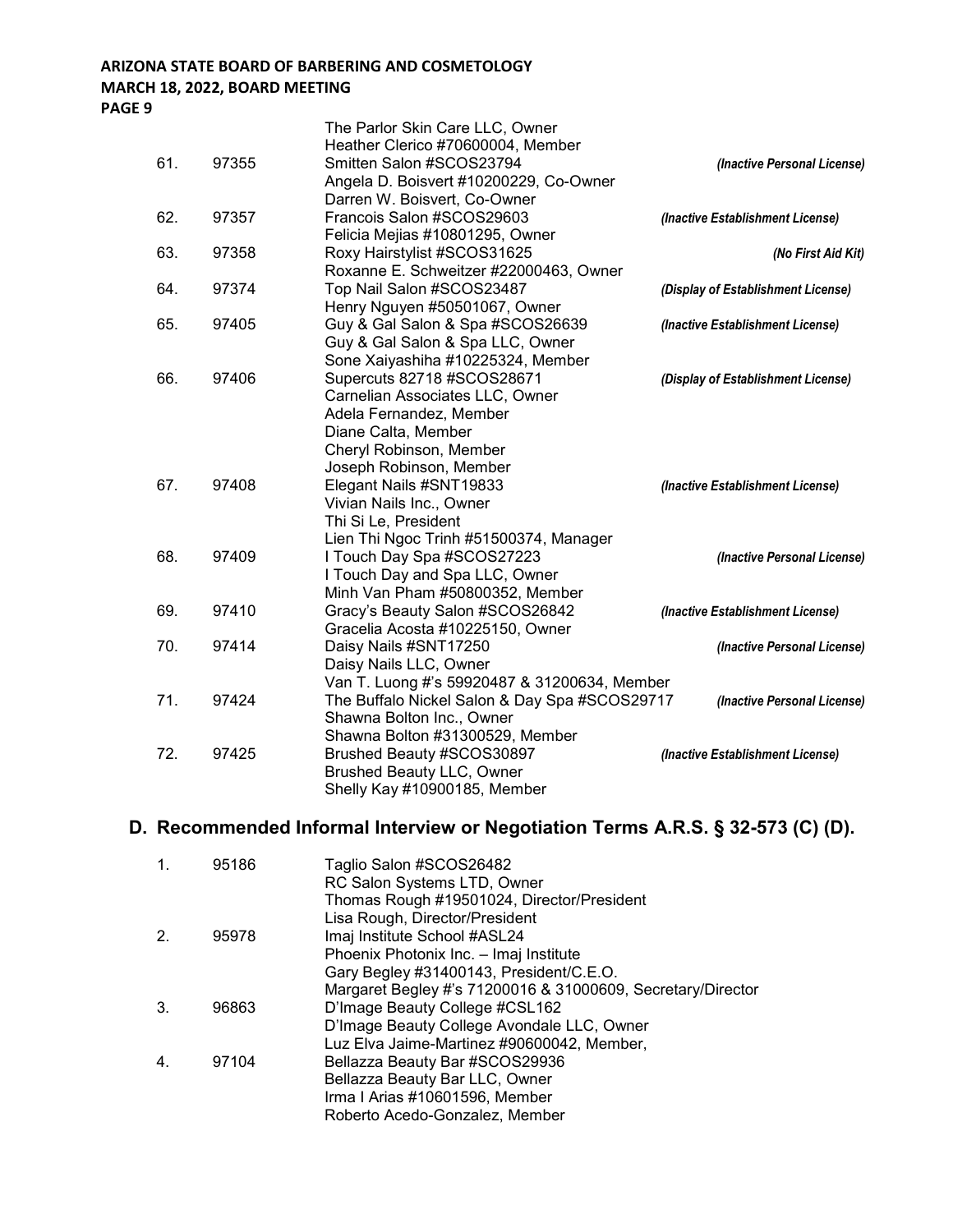## **ARIZONA STATE BOARD OF BARBERING AND COSMETOLOGY MARCH 18, 2022, BOARD MEETING**

**PAGE 10**

| 5. | 97134       | Fifth Gear Salon #SCOS15098<br>Fifth Gear Salon LLC, Owner                                                                            |
|----|-------------|---------------------------------------------------------------------------------------------------------------------------------------|
| 6. | 97145       | Adriana Padilla #10123035, Member<br>2020 Nails #SCOS30137<br>2020 Nails LLC, Owner<br>Shawn Dieu Chi Tran #50300021, Statutory Agent |
|    |             | Mimi Nguyen, Member                                                                                                                   |
| 7. | 97181/97182 | Regal Nails 1746 #'s SNT19729 & SAES22119                                                                                             |
|    |             | Henry T. Nguyen #50700543, Owner                                                                                                      |
| 8. | 97195&      | Simple Beauty Salon LLC #SCOS26591                                                                                                    |
|    | 97219       | Gifty Akuoko #11402242, Licensee                                                                                                      |
| 9. | 97218       | Galaxy Nails & Spa #SNT17078                                                                                                          |
|    |             | Galaxy Nails & Spa LLC, Owner                                                                                                         |
|    |             | <b>THBT TRUST, Member</b>                                                                                                             |
|    |             | Tinh Vuong #50500917, Member                                                                                                          |
|    |             | Hanh Vu #'s 50500167 & 30500076, Member                                                                                               |
|    |             |                                                                                                                                       |

### **END OF CONSENT AGENDA**

### **STEP 2: HEARINGS**

# **ALL ITEMS BELOW INCLUDE BOARD AUTHORITY FOR DISCUSSION, CONSIDERATION AND POSSIBLE ACTION:**

The Board may go into Executive Sessions for the purpose of obtaining legal advice from the Board's attorney on any of the agenda items under Step 3 pursuant to A.R.S. § 38.431.03  $(A)(3)$ .

The Board may vote to go into Executive Session to discuss and consider records exempt by law from public inspection, including the receipt and discussion of information, or testimony that is confidential by State of Federal Law on all agenda items under Step 3 pursuant to A.R.S. § 38-431.03 (A)(2).

#### **A. Review, Discussion and Possible Action on Appeal from a Denial of Application.**

None

#### **B. Review, Discussion and Possible Action on Motion to Deem A.R.S. § 32-573 (E).**

None

**C. Report, Discussion and Possible Action on Opening a Complaint Pursuant to A.R.S. § 32-572 (A) (2) (6) (B) (C) (2) (D) and A.R.S. § 32-573 (A).**

None

**D. Review, Discussion and Possible Action on Respondent's Letter following Orders of Revocation.**

None